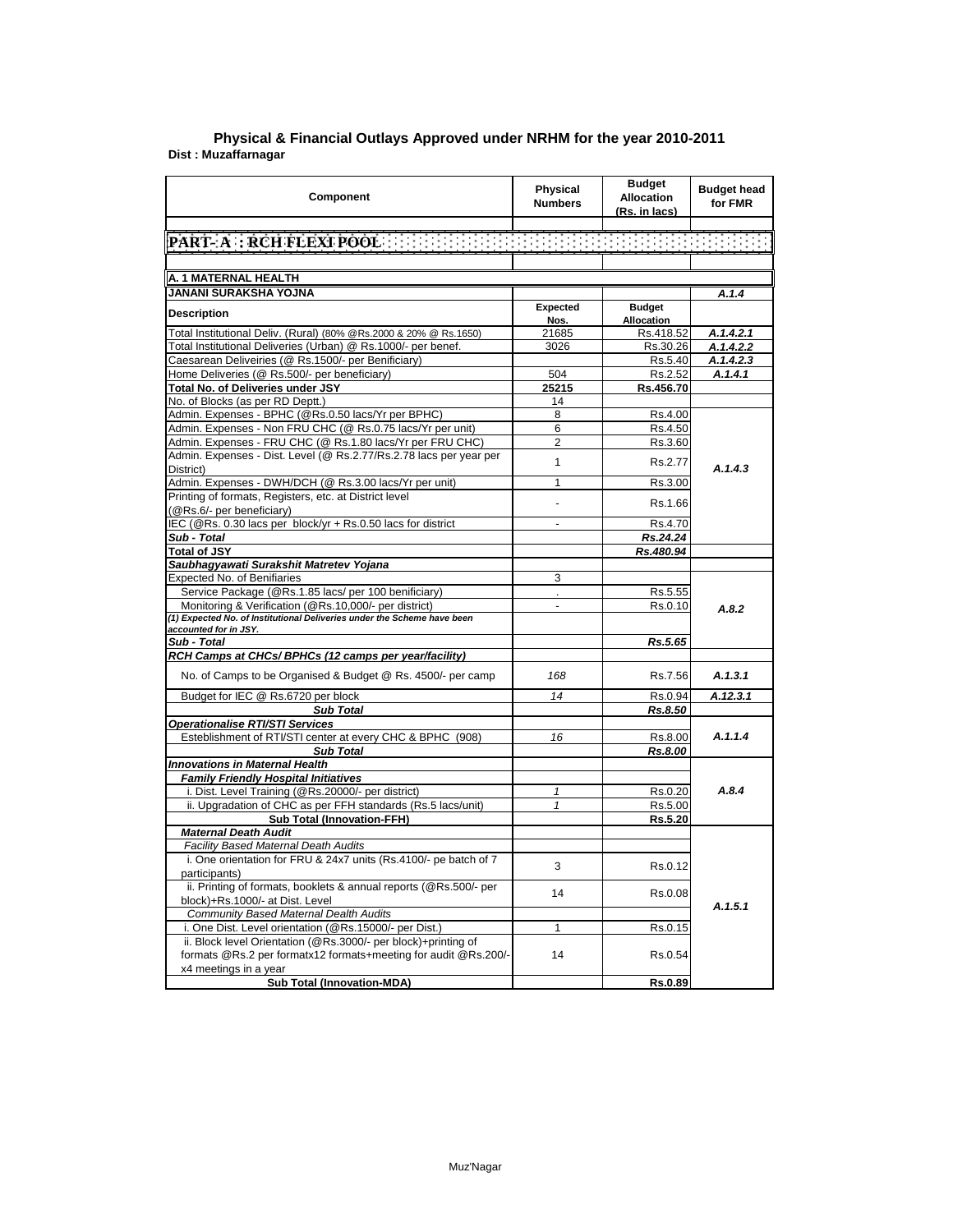| Component                                                                              | <b>Physical</b><br><b>Numbers</b> | <b>Budget</b><br><b>Allocation</b><br>(Rs. in lacs) | <b>Budget head</b><br>for FMR |
|----------------------------------------------------------------------------------------|-----------------------------------|-----------------------------------------------------|-------------------------------|
| <b>Pregnant Women &amp; Child Tracking</b>                                             |                                   |                                                     |                               |
| i. Orientation Workshop                                                                |                                   |                                                     |                               |
| (a) At Dist. Level                                                                     | 1                                 | Rs.0.27                                             | A.10.3                        |
| (b) At Block Level @ Rs.6500/- block                                                   | 14                                | Rs.0.91                                             |                               |
| ii. Printing of formats (730 format/block @Rs.2 per format)                            | 10220                             | Rs.0.20                                             |                               |
| Sub Total (Innovation-Preg. Women & child tracking)                                    |                                   | Rs.1.39                                             |                               |
| <b>Strengthening of Sub Centers Accridited under JSY</b>                               |                                   |                                                     |                               |
| Dissemination meeting in the District @ Rs 5000/-                                      | 1                                 | Rs.0.05                                             |                               |
| Upgradation of Sub Centre in Dist (From State Level)                                   | 39                                | Rs.0.00                                             | A.1.1.5                       |
| Sub Total (Innovation-S.C. Accridited under JSY))                                      |                                   | <b>Rs.0.05</b>                                      |                               |
| Sub Total (Innovation in Maternal Health)                                              |                                   | Rs.7.53                                             |                               |
| Sub-Total (Maternal Health)                                                            |                                   | Rs.510.62                                           |                               |
| A.2 CHILD HEALTH                                                                       |                                   |                                                     |                               |
| Comprehensive Child Survival Programme (CCSP)                                          |                                   |                                                     |                               |
| CCSP Training - FBNC (in 1st & 2nd phase districts only)                               |                                   |                                                     |                               |
| Training Site - District Women Hospital                                                |                                   |                                                     |                               |
| <b>Expected No. of Participants</b>                                                    | 54                                |                                                     |                               |
| No. of Batches to be Organised and Budget @ Rs.12,000 per Batch                        | 9                                 | Rs.1.08                                             | A.11.5.2                      |
| No. of Batches to be Supervised and Budget @ Rs.3,200 per Batch                        | $\overline{2}$                    | Rs 0.06                                             |                               |
| Sub - Total                                                                            |                                   | Rs.1.144                                            |                               |
| Training at Medical College under CCSP Prog                                            |                                   |                                                     |                               |
| Support staff to Medical Collage                                                       |                                   | Rs.0.00                                             | A.11.5.2                      |
| Physicians training/F-IMNCI                                                            |                                   | Rs.0.00                                             |                               |
| <b>Sub Total</b>                                                                       |                                   | Rs.0.00                                             |                               |
| <b>CCSP Training - NSSK (in 3rd phase districts only)</b>                              |                                   |                                                     |                               |
| Training Site - District Women Hospital                                                |                                   |                                                     |                               |
| <b>Expected No. of Participants</b>                                                    |                                   |                                                     |                               |
| No. of Batches to be Organised and Budget @ Rs.38,500 per Batch                        | 0                                 | Rs 0.00                                             | A.11.5.5                      |
| No. of Batches to be Supervised and Budget @ Rs.3,500 per Batch                        | 0                                 | Rs.0.00                                             |                               |
| Sub - Total                                                                            |                                   | <b>Rs.0.00</b>                                      |                               |
| CCSP Training of ASHAs, ANMs, LHVs - (1st & 2nd Phase<br>Districts)                    |                                   |                                                     |                               |
| Expected No. of Participants (approx. 24 per batch)                                    | 1300                              |                                                     |                               |
|                                                                                        |                                   |                                                     | A.11.5.1                      |
| No. of Batches to be Organised and Budget @ Rs.1,65,000 per Batch                      | 52                                | Rs.85.80                                            |                               |
| No. of Batches of ToT and Budget @ Rs.2,39,000 per Batch                               | 1                                 | Rs.2.39                                             |                               |
| Sub - Total                                                                            |                                   | Rs.88.19                                            |                               |
| <b>CCSP Training of ASHAs, ANMs, LHVs - (3rd Phase Districts)</b>                      |                                   |                                                     |                               |
| Expected No. of Participants (approx. 24 per batch)                                    | 0                                 |                                                     |                               |
| No. of Batches to be Organised and Budget @ Rs.1,65,000 per Batch                      | 0                                 | Rs 0.00                                             | A.11.5.1                      |
| No. of Batches of ToT and Budget @ Rs.2,39,000 per Batch                               | 0                                 | Rs.0.00                                             |                               |
| Sub - Total                                                                            |                                   | <b>Rs.0.000</b>                                     |                               |
| CCSP Training of Supervisors (in 1st & 2nd phase districts<br>onlv)                    |                                   |                                                     |                               |
| No. of Batches (16 participants) to be Organised and Budget @                          | 10                                | Rs.2.450                                            | A.11.5.1                      |
| Rs.24,500 per Batch<br>No. of Batches to be Supervised and Budget for Observer Visit @ | 2                                 | Rs.0.06                                             |                               |
| Rs.3,200 per Batch<br>Sub - Total                                                      |                                   | Rs.2.514                                            |                               |
| <b>Site Stregthening</b>                                                               |                                   |                                                     |                               |
| Strengthening of FBNC/NSSK Site (@ Rs.30,000/- per site)                               | 1                                 | Rs.0.30                                             |                               |
| Strengthening of CCSP Training Site (@ Rs.2,33,500/- per site)                         | 2                                 | Rs.4.67                                             | A.11.5.1                      |
| <b>Sub Total</b>                                                                       |                                   | Rs.4.97                                             |                               |
| Establishment, Operationalisation & Construction of SNCU                               |                                   |                                                     |                               |
| Establishment and Operating Exp. Of old SNCU in 7 Dist. @Rs.25<br>lacs                 | 0                                 | Rs.0.0                                              | A.2.2                         |
| Construction of of new SNCU in 5 Dist. (@Rs.30 lacs)                                   | 0                                 | Rs.0.0                                              | A.9.2.2                       |
| Sub - Total                                                                            |                                   | Rs.0.0                                              |                               |
| Infant death audit (Aligarh & Banda only)                                              |                                   |                                                     |                               |
| No. of blocks in the district                                                          | 0                                 | Rs.0.0                                              | A.2.8                         |
| Sub - Total                                                                            |                                   | Rs.0.00                                             |                               |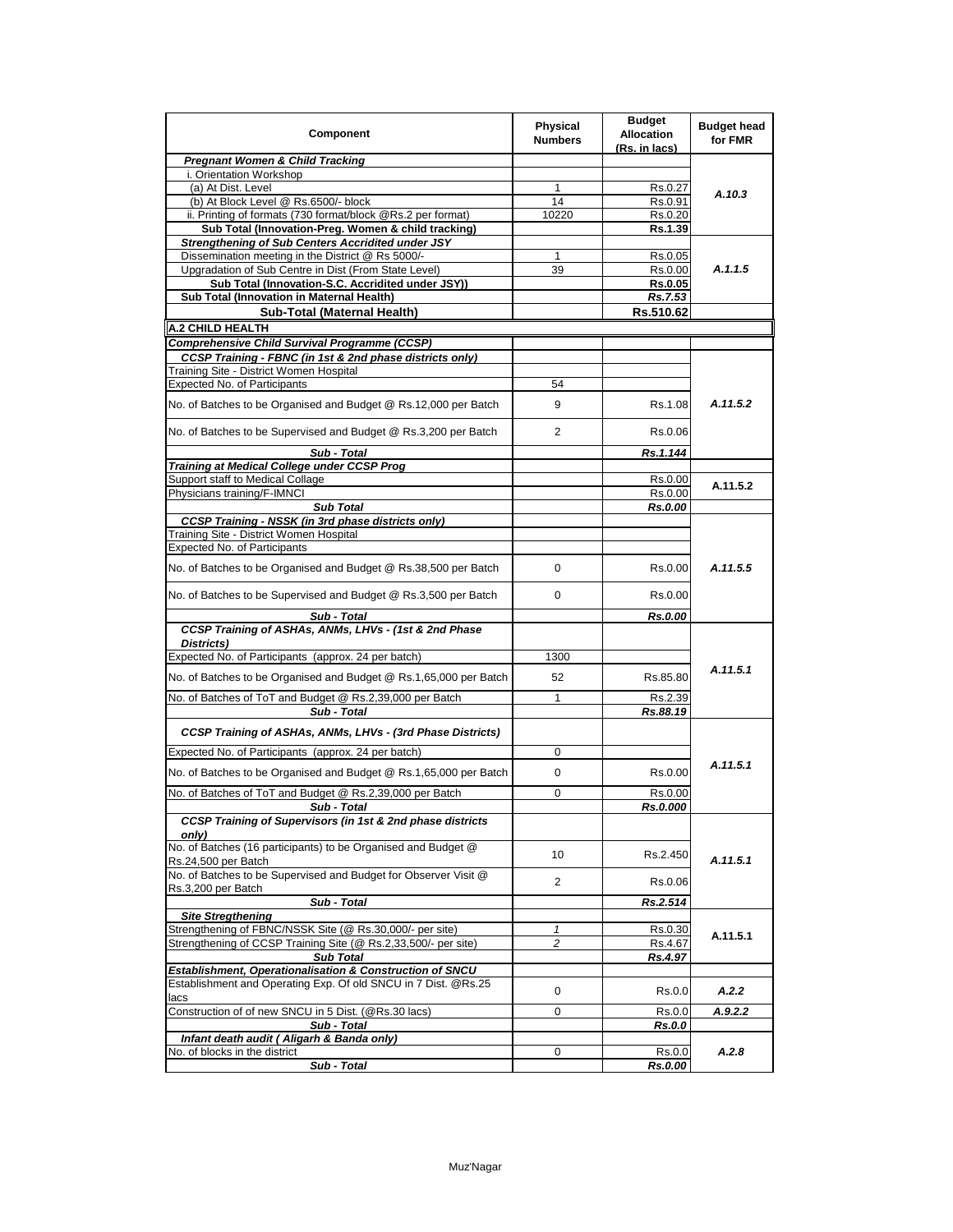| Component                                                                                                  | <b>Physical</b><br><b>Numbers</b> | <b>Budget</b><br><b>Allocation</b><br>(Rs. in lacs) | <b>Budget head</b><br>for FMR |
|------------------------------------------------------------------------------------------------------------|-----------------------------------|-----------------------------------------------------|-------------------------------|
| Infant & Young Child feeding (IYCF)                                                                        |                                   |                                                     |                               |
| Mass Awareness Campaign during World Breastfeeding Week                                                    | 1                                 | Rs 0.50                                             | A.2.5                         |
| Sub - Total                                                                                                |                                   | <b>Rs.0.50</b>                                      |                               |
| Supportive Supervision through Reputed Institutions (for 1st                                               |                                   |                                                     |                               |
| & 2nd pase districts only)                                                                                 |                                   |                                                     |                               |
| One Supervisor per block @ Rs.5,000/- p.m. for 12 months                                                   | 0                                 | Rs.0.0                                              |                               |
| Mobility for supervisors @ Rs.3,000/- p.m. for 12 months                                                   | 0                                 | Rs.0.0                                              |                               |
| Institutional support @ Rs.5,000/- p.m. for 12 months                                                      | 0                                 | Rs.0.0                                              |                               |
| Sub - Total                                                                                                |                                   | <b>Rs.0.00</b>                                      |                               |
| Sub-Total (CCSP)                                                                                           |                                   | Rs.97.32                                            |                               |
| Implementation of Bal Swasthya Poshan Mah (BSPM)                                                           |                                   |                                                     |                               |
| Joint Meetings of Health & ICDS - 2 Planning Meetings at District                                          | 1 Dist.                           | Rs 0.10                                             |                               |
| Level in a year @ Rs. 5000/- per meeting for 2 Rounds                                                      |                                   |                                                     |                               |
| Joint planning meeting of health and ICDS at Block level Rs. 2000 per                                      | 14 Blocks                         | Rs.0.56                                             |                               |
| meeting for 2 rounds                                                                                       |                                   |                                                     |                               |
| Joint Orientation of ASHAs & ANMs (@Rs. 25/- per participant) for 2<br>Rounds                              | 3197 ANM and<br>AWW               | Rs.1.60                                             | A.2.7                         |
| Printing of Guidelines, Reporting & Monitoring Formats (@ Rs.2,000/- per<br>block/round) for 2 rounds      | 14 Blocks                         | Rs 0.56                                             |                               |
| Dissemination meeting at District level Rs. 5000 per meeting per                                           | 1 Dist.                           | Rs.0.10                                             |                               |
| District for 2 Rounds                                                                                      |                                   |                                                     |                               |
| Sub - Total                                                                                                |                                   | <b>Rs.2.92</b>                                      |                               |
| <b>School Health Programme</b><br>Total No. of Blocks in the district                                      |                                   |                                                     |                               |
| No. of Schools to be covered (60 Schools per block)                                                        | 14<br>840                         |                                                     |                               |
|                                                                                                            |                                   |                                                     |                               |
| District Sensitization workshop                                                                            | 840                               | Rs. 0.15                                            |                               |
| Contingencies for printing of Health Card, etc. (@Rs.500/- per school)                                     |                                   | Rs. 4.20                                            |                               |
| Budget for Mobility (@Rs.300 per visit x 1 visit)                                                          | 840                               | Rs. 2.52                                            |                               |
| Sub Total (Prog. Implementation)                                                                           |                                   | Rs. 6.87                                            |                               |
| Traning program for 40 schools per block (where                                                            |                                   |                                                     |                               |
| program is already running)                                                                                | 560                               |                                                     |                               |
| Training of District Trainers- Honorarium to district traininer @ Rs.                                      |                                   |                                                     |                               |
| 350 *2days                                                                                                 | 3                                 | Rs 0.02                                             |                               |
| Honorarium to traininees from block@ Rs. 400 *2days per block                                              | 42                                | Rs. 0.34                                            | A.2.4                         |
| Training of Block Trainers - Honorarium to block resource persons @                                        |                                   |                                                     |                               |
| Rs. 300 *2days*2 batches per block                                                                         | 42                                | Rs. 0.50                                            |                               |
| Honararium to Teachers @ Rs. 250*2 teachers per school *2 days                                             | 1120                              | Rs. 5.60                                            |                               |
|                                                                                                            |                                   |                                                     |                               |
| <b>Sub Total (Training)</b>                                                                                |                                   | Rs. 6.46                                            |                               |
| For training program unspent balance is available at the district<br><b>Actual Allocation for training</b> |                                   | Rs. 4.11                                            |                               |
| Weighing scale, Ht./Wt Charts, Measuring tape etc. @ Rs1000 per                                            |                                   | Rs. 2.35                                            |                               |
| school x 20 new schools/block                                                                              | 280                               | Rs. 0.00                                            |                               |
| Procurement of IFA tablets (30 mg tablets) for all schools                                                 | 12600000                          | Rs. 0.00                                            |                               |
| Procurement of deworming tablets for all schools                                                           | 252000                            | Rs. 0.00                                            |                               |
| <b>Sub Total (Procurement)</b>                                                                             |                                   | Rs. 0.00                                            |                               |
| Total (School Health)                                                                                      |                                   | Rs. 9.22                                            |                               |
| <b>Total Child Health</b>                                                                                  |                                   | Rs.109.46                                           |                               |
|                                                                                                            |                                   |                                                     |                               |
| A3. Family Planning                                                                                        |                                   |                                                     | A.3.1                         |
| Terminal/Limiting Methods<br>Dissemination of manuals on sterilization standards & quality                 |                                   |                                                     |                               |
| assurance of sterilization services                                                                        | 1                                 | Rs. 0.40                                            | A.3.1.1                       |
| NSV Camps in Districts (6 camps/dist. @ Rs.35,000/- per camp)                                              |                                   |                                                     |                               |
| Compensation for Female Sterilization                                                                      | 6<br>5766                         | Rs. 2.10<br>Rs. 57.66                               | A.3.1.3<br>A.3.1.4            |
| <b>Compensation for Male Sterilization</b>                                                                 | 179                               | Rs. 2.69                                            | A.3.1.5                       |
| Accrediation of private providers of sterilization services                                                |                                   |                                                     |                               |
| <b>Female Sterilization</b>                                                                                |                                   | Rs. 0.25                                            | A.3.1.6                       |
| Male Sterilization (NSV)                                                                                   |                                   | Rs. 0.05                                            |                               |
| <b>Spacing Methods</b>                                                                                     |                                   |                                                     | A.3.2                         |
| IUD services at health facilities/compensation                                                             | 37495                             | Rs. 7.50                                            | A.3.2.2                       |
| Accrediation of private providers of IUD services                                                          |                                   | Rs. 0.03                                            | A.3.2.3                       |
| Family Welfare Counsellor@9000 per month                                                                   | 3                                 | Rs. 3.24                                            |                               |
| <b>Sub Total</b>                                                                                           |                                   | Rs. 73.91                                           | A.9.1.5                       |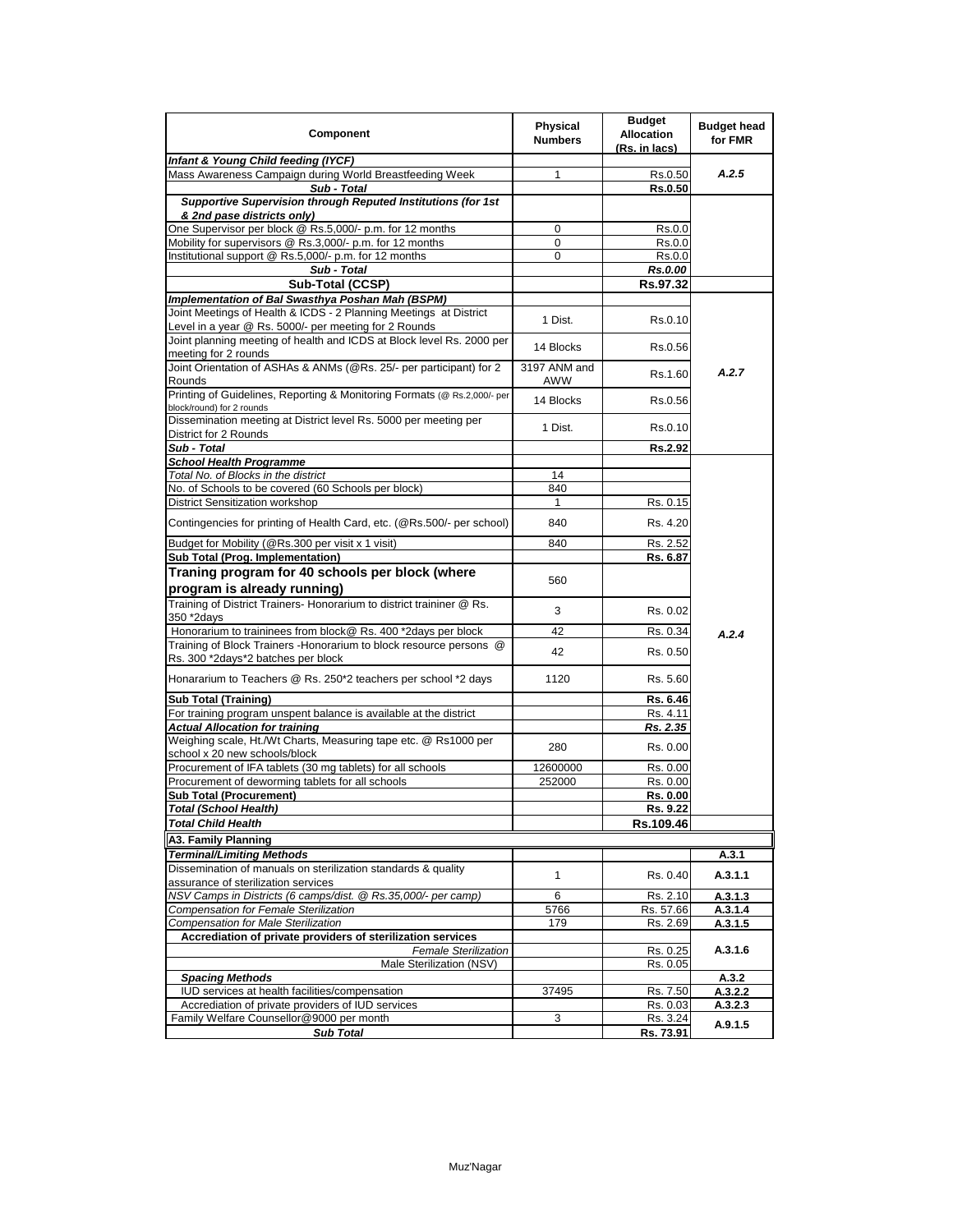| Component                                                                                                                                                                     | <b>Physical</b><br><b>Numbers</b> | <b>Budget</b><br><b>Allocation</b><br>(Rs. in lacs) | <b>Budget head</b><br>for FMR |
|-------------------------------------------------------------------------------------------------------------------------------------------------------------------------------|-----------------------------------|-----------------------------------------------------|-------------------------------|
| <b>PCPNDT and Sex-Ratio</b>                                                                                                                                                   |                                   |                                                     |                               |
| Visit of District Inspection & Monitoring Committee                                                                                                                           | 10                                | Rs. 0.10                                            | A.8.1                         |
| Sensitization Workshop at District level                                                                                                                                      | 1                                 | Rs. 0.40                                            |                               |
| Organising Competions at Inter/Degree Colleges                                                                                                                                | 3                                 | Rs. 0.10                                            |                               |
| Orientation of members of Dist advisory committee at Division                                                                                                                 |                                   | Rs. 0.00                                            |                               |
| <b>IEC Activities &amp; Conigency</b>                                                                                                                                         |                                   |                                                     |                               |
| <b>IEC Activities</b>                                                                                                                                                         |                                   | Rs. 0.50                                            |                               |
| Contigency                                                                                                                                                                    |                                   | Rs. 0.05                                            | A.12.4                        |
| TA/DA to Dist. level Staff for attending workshop, training, meetings                                                                                                         |                                   | Rs. 0.20                                            |                               |
| <b>Sub Total</b>                                                                                                                                                              |                                   | Rs. 1.35                                            |                               |
| <b>Sub-Total (Family Planning)</b>                                                                                                                                            |                                   | Rs.75.26                                            |                               |
| <b>A.4 ARSH</b>                                                                                                                                                               |                                   |                                                     |                               |
| Saloni Scheme                                                                                                                                                                 |                                   |                                                     |                               |
| No. of Blocks in District                                                                                                                                                     | 14                                |                                                     |                               |
| No. of Schools to be covered (10 Schools per block)                                                                                                                           | 140                               |                                                     | A.4.1                         |
| No. of Benificiaries (150 per school)                                                                                                                                         | 21000                             |                                                     |                               |
| Sensitization Workshop at District level                                                                                                                                      | $\mathbf{1}$                      | Rs. 0.15                                            |                               |
| Budget for Visit of Medical Team (@Rs.300/- per visit x 2 visits per                                                                                                          |                                   |                                                     |                               |
| school)                                                                                                                                                                       | 280                               | Rs. 0.84                                            | A.4.2                         |
| Budget for Preparing Saloni Sabha (Rs.300/- p.m. per school x 10<br>months)                                                                                                   | 1400                              | Rs. 4.20                                            |                               |
| Procurement of IFA tablets (100 mg tablets) for all schools                                                                                                                   | 1008000                           | Rs.0.00                                             |                               |
| Procurement of deworming tablets for all schools 2 tab/Benf.                                                                                                                  | 42000                             | Rs.0.00                                             | A.13.2.5                      |
| <b>Sub-Total (Adolescent Health)</b>                                                                                                                                          |                                   | Rs.5.19                                             |                               |
| A.5 Urban RCH                                                                                                                                                                 |                                   |                                                     |                               |
| <b>Urban RCH plan /activities</b>                                                                                                                                             |                                   |                                                     |                               |
| <b>Building</b>                                                                                                                                                               | 1                                 | 0.84                                                |                               |
| Manpower(1Doctor @ 24000/month,1Staff Nurse@ 15000/month,2<br>ANMs@9000/month,2 Security guards @ 4000/month,1 Ayah                                                           | 1                                 | 8.52                                                |                               |
| 4000/month,& 1 Sweeper 2000/month                                                                                                                                             |                                   |                                                     |                               |
| Other Expenses                                                                                                                                                                | $\mathbf{1}$                      | 0.41                                                | A.5.1                         |
| IEC                                                                                                                                                                           | 1                                 | 0.1                                                 |                               |
| <b>Subtotal</b>                                                                                                                                                               |                                   | 9.87                                                |                               |
| The cost of Drugs(Rs 10,000/month/Health post) and consumables(Rs 3,000/month/Health Post) for Urban<br>RCH amounting to Rs 1.56 Lacs would be met from the Mission Flexipool |                                   |                                                     |                               |
| <b>A9. INFRASTRUCTURE &amp; HR</b>                                                                                                                                            |                                   |                                                     |                               |
| <b>Contractual Staff &amp; Services</b>                                                                                                                                       |                                   |                                                     |                               |
| <b>Position</b>                                                                                                                                                               | No.                               | <b>Budget</b>                                       |                               |
| Contractual ANM (@Rs.9000/- pm)                                                                                                                                               | 35                                | Rs. 37.80                                           | A.9.1.1                       |
| Staff Nurse in the district (@Rs.15000/- pm)                                                                                                                                  | 20                                | Rs. 36.00                                           | A.9.1.3                       |
| MBBS (Male/Female) @ Rs.30000/- pm                                                                                                                                            | 0                                 | Rs. 0.00                                            |                               |
| Specialist at On Call basis for CHC (@ Rs.1000/- per visit) No. of<br>calls for 6 moths                                                                                       | 100                               | Rs. 1.00                                            |                               |
| Specialist at On Call basis for Dist. Hospital (Male)/DCH(@ Rs.1000/-                                                                                                         |                                   |                                                     |                               |
| per visit)                                                                                                                                                                    | 200                               | Rs. 2.00                                            | A.9.1.4                       |
| Specialist at Dist. Hospital (Male)/DCH(@ Rs.40000/- pm for<br>MS/MD/MDS & @Rs.35000/- for Diploma holders)                                                                   | 2                                 | Rs. 8.40                                            |                               |
| Specialist at DWH/DCH (@ Rs.40000/- pm for MS/MD/MDS &<br>@Rs.35000/- for Diploma holders)/MBBS(LMO if already on contract)                                                   | 2                                 | Rs. 8.40                                            |                               |
| Paramedical staff/LT for CHC (@ Rs.9000/- pm)                                                                                                                                 | 8                                 | Rs. 8.64                                            |                               |
| Paramedical staff for DH/DWH/DCH (@ Rs.9000/- pm)                                                                                                                             | 2                                 | Rs. 2.16                                            | A.9.1.5                       |
| Data Assistant (@ Rs.8000/- pm)                                                                                                                                               | $\overline{2}$                    | Rs. 1.92                                            |                               |
| <b>Sub-Total (Human Resources)</b>                                                                                                                                            |                                   | Rs.106.32                                           |                               |
| A.10. INSTITUTIONAL STRENGTHENING                                                                                                                                             |                                   |                                                     |                               |
| <b>Logistics Management/Improvement</b>                                                                                                                                       |                                   |                                                     |                               |
| <b>Stregthening of Logistic Management</b>                                                                                                                                    | 0                                 | Rs. 0.00                                            |                               |
| Divisional logistic management                                                                                                                                                |                                   |                                                     |                               |
| <b>Transportation of Logistic</b>                                                                                                                                             |                                   |                                                     |                               |
| Divisional level @ Rs 50000/-                                                                                                                                                 | 0                                 | Rs. 0.00                                            | A.10.2                        |
| District level @ Rs 30000/-                                                                                                                                                   | 1                                 | Rs. 0.30                                            |                               |
| Block level @ Rs 12000/-                                                                                                                                                      | 14                                | Rs. 1.68                                            |                               |
| <b>Sub-Total (Logistics Strengthening)</b>                                                                                                                                    |                                   | <b>Rs.1.98</b>                                      |                               |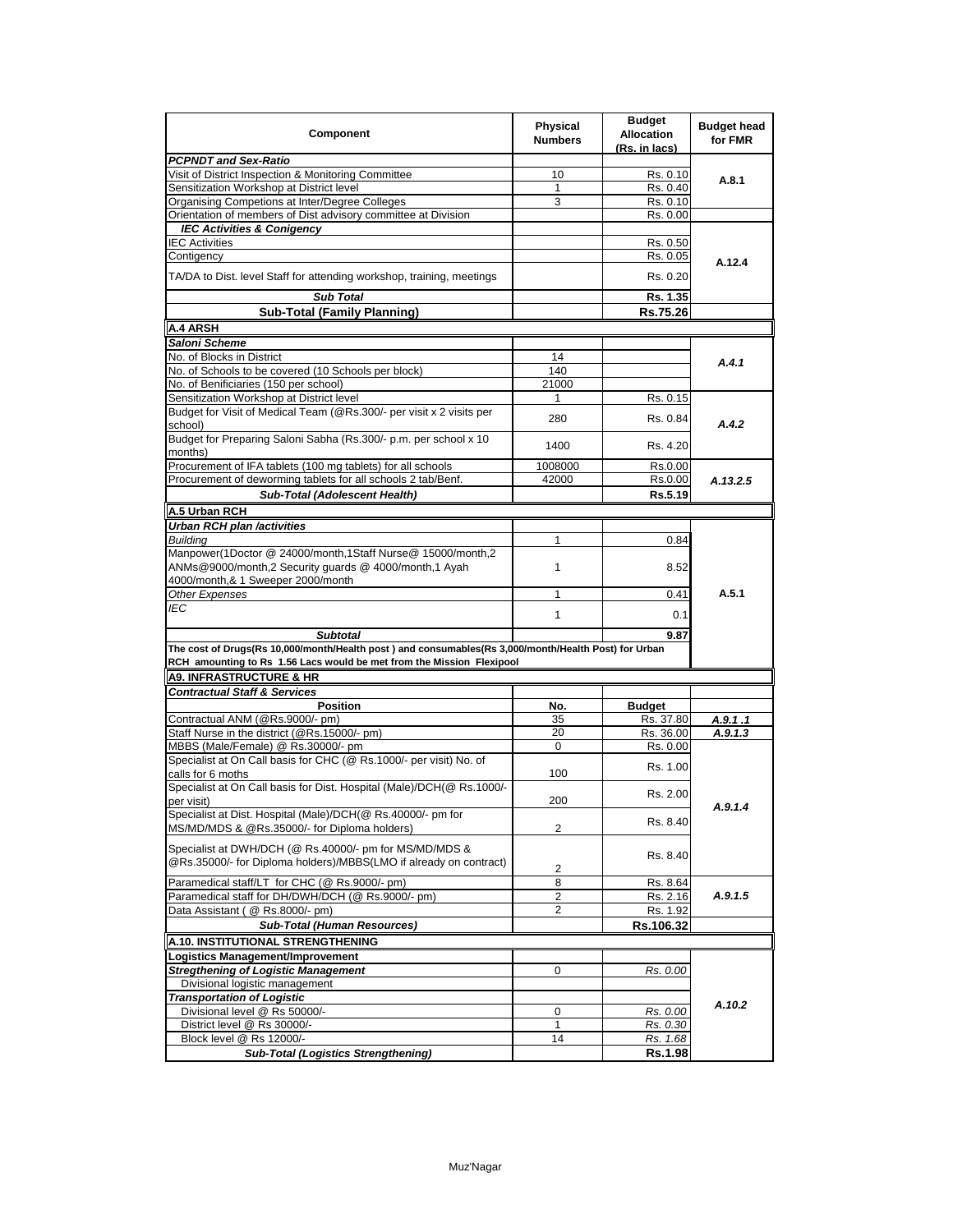| Component                                             | <b>Physical</b><br><b>Numbers</b> | <b>Budget</b><br><b>Allocation</b><br>(Rs. in lacs) | <b>Budget head</b><br>for FMR |
|-------------------------------------------------------|-----------------------------------|-----------------------------------------------------|-------------------------------|
| <b>Rent for Sub-Centres</b>                           |                                   |                                                     |                               |
| No. of SCs in Rented Bldgs & Budget @ Rs. 250/- p.m.  | 177                               | Rs.5.31                                             | A.10.4                        |
| <b>Sub-Total (Sub Center Rent)</b>                    |                                   | Rs.5.31                                             |                               |
| <b>A.11 TRAINING</b>                                  |                                   |                                                     |                               |
| <b>Training- Skill Birth Attendant</b>                |                                   |                                                     |                               |
| <b>Training at DWH/Combined Hosp</b>                  |                                   |                                                     |                               |
| Target at DWH                                         | 28                                |                                                     |                               |
| No. of Particpants per batch                          | 4                                 |                                                     |                               |
| No. of Batches                                        | 7                                 | Rs.7.73                                             |                               |
| New Site Stregthening at DWH                          | $\overline{\phantom{a}}$          | Rs.0.00                                             |                               |
| Existing site stregthening                            |                                   | Rs.0.40                                             |                               |
| Sub-Total (DWH-SBA)                                   |                                   | Rs.8.13                                             |                               |
| <b>Training at FRU/24X7</b>                           |                                   |                                                     | A.11.3.1                      |
| Name of the selected Training Site FRU/24X7           | Shamli                            |                                                     |                               |
| Target at FRU/24X7                                    | 28                                |                                                     |                               |
| No. of Particpants per batch                          | 4                                 |                                                     |                               |
| No. of Batches                                        | 7                                 | Rs.7.73                                             |                               |
| New Site Stregthening at FRU                          | $\blacksquare$                    | Rs.0.00                                             |                               |
| Existing site stregthening                            |                                   | Rs.0.40                                             |                               |
| Sub-Total (FRU-SBA)                                   |                                   | Rs.8.13                                             |                               |
| Sub-Total(SBA Training)                               |                                   | Rs.16.26                                            |                               |
| <b>A.14 PROGRAM MANAGEMENT</b>                        |                                   |                                                     |                               |
| Personal & Other Expense of Dist. PMU (Rs.94500/- pm) | 1                                 | Rs.11.34                                            | A.14.2                        |
| Operational Cost (Rs. 60000/- pm)                     | 1                                 | Rs.7.20                                             | A.14.4                        |
| <b>Sub-Total (Program Management)</b>                 |                                   | Rs.18.54                                            |                               |
| <b>Total for RCH Flexipool (Part A)</b>               |                                   | Rs.858.81                                           |                               |

| Component                                                                   | <b>Physical</b><br><b>Numbers</b> | <b>Budget</b><br>Allocation<br>(Rs. in lacs) | <b>Budget head</b><br>for FMR |
|-----------------------------------------------------------------------------|-----------------------------------|----------------------------------------------|-------------------------------|
| <b>ASHA Scheme:-</b>                                                        |                                   |                                              | B.1                           |
| Periodic Training for ASHAs                                                 |                                   |                                              | B.1.1                         |
| <b>ASHA Support System</b>                                                  |                                   |                                              |                               |
| Replenishment of ASHA Kits & Budget (@ Rs. 500/- per kit*2 for 95%<br>ASHA) | 2384                              | Rs.0.00                                      | B.1.2                         |
| Incentive to ASHAs (Average Rs.500/- p.m. for 85% ASHAs)                    | 2133                              | Rs.127.98                                    | B.1.3                         |
| Award to ASHA (Rs.5000/- for 1 ASHA in each block)                          | 14                                | Rs.0.70                                      |                               |
| Annual ASHA Sammelan (Rs.250/- per ASHA for 60% ASHAs)                      | 1505                              | Rs.3.76                                      | B.1.1                         |
| Mobility to ASHAs (Rs.30/- per ASHA for 95% ASHAs)                          | 2384                              | Rs.8.58                                      |                               |
| Block level ASHA Payment Register (Rs.100/-per Register)                    | 14                                | Rs.0.01                                      | B.18.3.2                      |
| Printing of Voucher Booklet for ASHA (Rs.25/-per Booklet)                   | 2509                              | Rs.0.63                                      |                               |
| Budget ASHA Mentoring Group (Rs.10,000/- per District)                      | Quarterly<br>Meeting              | Rs.0.10                                      | B.1.1                         |
| Sub-Total (ASHA Scheme):-                                                   |                                   | Rs.141.77                                    |                               |
| <b>Untied Grant to Facilities</b>                                           |                                   |                                              | B.2                           |
| No. of CHCs & Budget @ Rs.0.50 lacs per facility                            | 8                                 | Rs.4.00                                      | B.2.1                         |
| No. of BPHCs & Budget @ Rs.0.50 lacs per facility                           | 8                                 | Rs.4.00                                      | B.2.2                         |
| No. of APHCs & Budget @ Rs.0.25 lacs per facility                           | 58                                | Rs.14.50                                     | B.2.2                         |
| No. of Sub Centres & Budget @ Rs.0.10 lacs per facility                     | 423                               | Rs.42.30                                     | B.2.3                         |
| No.of VHSCs                                                                 | 687                               | Rs.0.00                                      | B.2.4                         |
| No.of Revenue Villages & Budget @Rs.0.10 lacs per R.Village                 | 943                               | Rs.94.30                                     |                               |
| <b>Sub-Total (Untied Grants)</b>                                            |                                   | Rs.159.10                                    |                               |
| <b>Annual Maintenance Grant to Facilities</b>                               |                                   |                                              | B.4                           |
| No. of CHCs & Budget @ Rs.1.0 lacs per facility                             | 8                                 | Rs.8.00                                      | B.4.1                         |
| No. of BPHCs & Budget @ Rs.1.0 lacs per facility                            | 8                                 | Rs.8.00                                      | B.4.2                         |
| No. of APHCs & Budget @ Rs.0.50 lacs per facility                           | 36                                | Rs.18.00                                     |                               |
| No. of Sub Centres & Budget @ Rs.0.10 lacs per facility                     | 216                               | Rs.21.60                                     | B.4.3                         |
| <b>Sub-Total (Annual Maintenance Grants)</b>                                |                                   | Rs.55.60                                     |                               |
| <b>Funds to Rogi Kalyan Samitis</b>                                         |                                   |                                              | B.6                           |
| No. of District Hospitals & Funds @ Rs.5.0 lacs per facility                | 2                                 | Rs.10.00                                     | B.6.1                         |
| No. of CHCs & Funds @ Rs.1.0 lacs per facility                              | 8                                 | Rs.8.00                                      | B.6.2                         |
| No. of BPHCs & Funds @ Rs.1.0 lacs per facility                             | 8                                 | Rs.8.00                                      | B.6.3                         |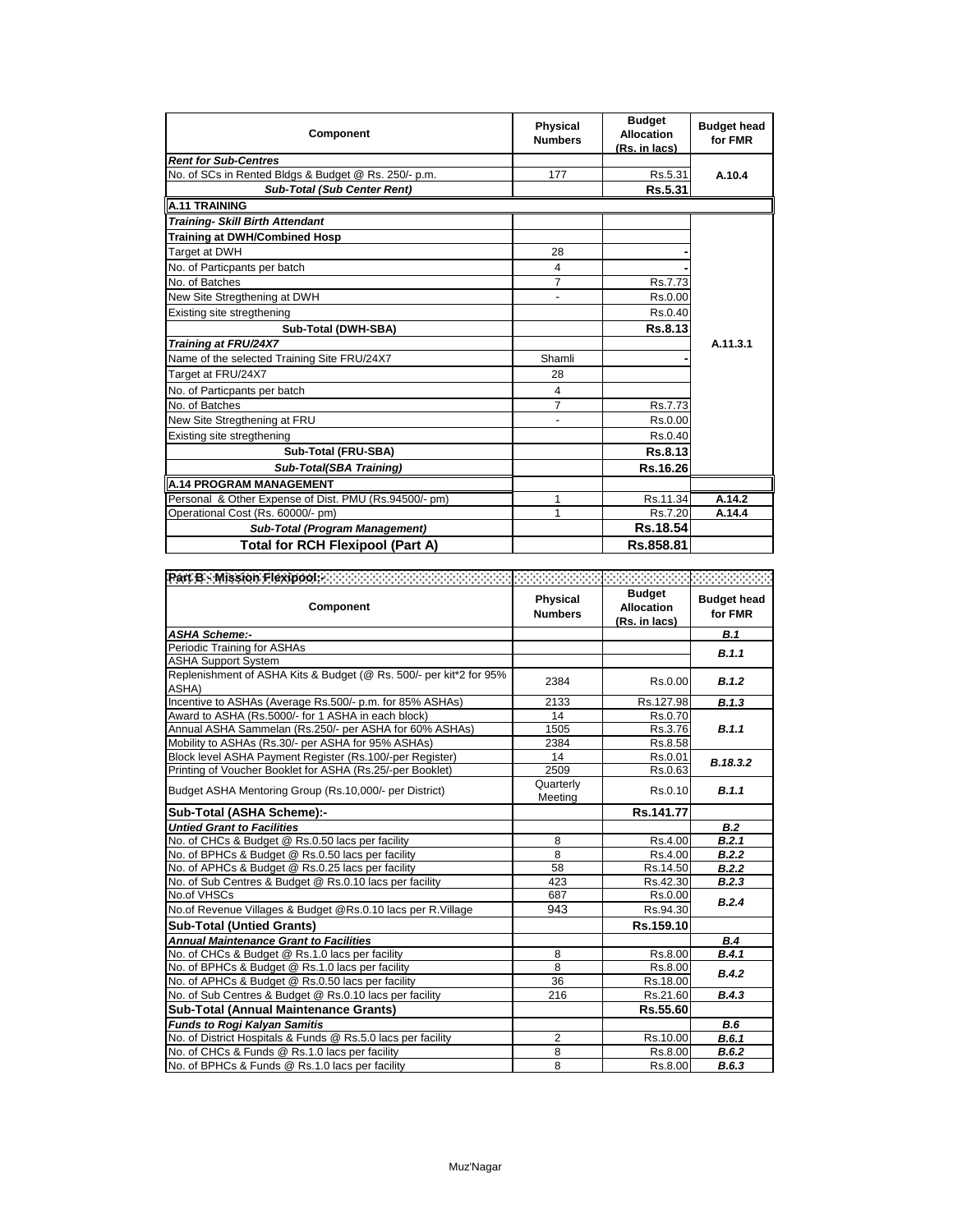| Component                                                                                                                   | <b>Physical</b><br><b>Numbers</b> | <b>Budget</b><br><b>Allocation</b><br>(Rs. in lacs) | <b>Budget head</b><br>for FMR |
|-----------------------------------------------------------------------------------------------------------------------------|-----------------------------------|-----------------------------------------------------|-------------------------------|
| No. of APHCs & Funds @ Rs.1.00 lacs per facility                                                                            | 58                                | Rs.58.00                                            | <b>B.6.4</b>                  |
| <b>Sub-Total (Funds for RKS)</b>                                                                                            |                                   | <b>Rs.84.00</b>                                     |                               |
| <b>Operationalisation of District Drug Warehouses</b>                                                                       |                                   |                                                     |                               |
| Contractual Staff (@Rs.2.94 lacs/yr)                                                                                        | 0                                 | Rs.0.00                                             | <b>B.21</b>                   |
| Contingency Expenses (@Rs.2.0 lacs/yr)                                                                                      | 0                                 | Rs.0.00                                             |                               |
| Sub-Total (Ope. of District Drug Warehouses)                                                                                |                                   | <b>Rs.0.00</b>                                      |                               |
| <b>Mobility Support to DWH &amp; District Combined Hospital</b>                                                             |                                   |                                                     | <b>B.27.8</b>                 |
| Mobility Support to DWH/DCH @Rs.18000/- Per month.                                                                          | 1                                 | Rs.2.16                                             |                               |
| Sub-Total (Funds for Mobility Support to DWH & DCH)                                                                         |                                   | Rs.2.16                                             |                               |
| <b>Mobility Support for Monitoring &amp; Supervision.</b>                                                                   |                                   |                                                     |                               |
| Mobility Support to District Community Mobilizer (@Rs.800/-per day X)<br>8 days/month)                                      | $\mathbf{1}$                      | Rs.0.77                                             |                               |
| Mobility Support to District Account Manager (@Rs.800/-per day X 6<br>days/month)                                           | 1                                 | Rs.0.58                                             | B.18.3.2                      |
| Mobility Support to District Programme Manager (@Rs.800/-per day X<br>8 days/month)                                         |                                   | Rs.0.00                                             |                               |
| Sub-Total(Mobility Support for Monit. & Supervision)                                                                        |                                   | <b>Rs.1.34</b>                                      |                               |
| <b>Supervision of ANM/ASHAs</b>                                                                                             |                                   |                                                     | B.18.3.2                      |
| Vehicle for Mobility @Rs.18000/-month/block                                                                                 | 14                                | Rs.30.24                                            |                               |
| Sub-Total (Supervision of ANM/ASHAs)                                                                                        |                                   | Rs.30.24                                            |                               |
| <b>Vehicle Support for Specialist</b>                                                                                       |                                   |                                                     |                               |
| One Vehicle for 5 block level facility (@Rs.18000/-month)                                                                   | 3                                 | Rs.6.48                                             | <b>B.27.8</b>                 |
| Sub-Total (Vehicle Support for Specialist)                                                                                  |                                   | <b>Rs.6.48</b>                                      |                               |
| Diesel for Generator for District Hospitals                                                                                 |                                   |                                                     |                               |
| Diesel Support for generator (@Rs.1 lac per month)                                                                          | 2                                 | Rs.24.00                                            | <b>B.28</b>                   |
| Sub-Total (Diesel Support for District Hospital)                                                                            |                                   | Rs.24.00                                            |                               |
| Diesel Support for Generator in Fully Functional CHC.                                                                       |                                   |                                                     |                               |
| Diesel Support for Fully functional CHC (@Rs.35000/-per month)                                                              | 8                                 | Rs.33.60                                            | <b>B.28</b>                   |
| Diesel Support for CHC functional in BPHC building (@Rs.13500/-per                                                          | 8                                 | Rs.12.96                                            |                               |
| month)                                                                                                                      |                                   |                                                     |                               |
| Sub-Total (Diesel Support for fully functional CHCs)                                                                        |                                   | Rs.46.56                                            |                               |
| Saas Bahu Sammelans (1 each at District)                                                                                    |                                   |                                                     | B.7.1                         |
| No. of Sammellans & Budget (@Rs. 1.50 lac. Per District)                                                                    | 1                                 | Rs.1.50                                             |                               |
| Sub-Total (Saas Bahu Sammelan)                                                                                              |                                   | <b>Rs.1.50</b>                                      |                               |
| Tehsil level Pradhan Sammelan                                                                                               |                                   |                                                     | B.8.2                         |
| No. of Sammelans & Budget (@Rs.40,000 per Sammelan)                                                                         | 6                                 | Rs.2.40                                             |                               |
| Sub-Total (Tehsil level Pradhan Sammelan)                                                                                   |                                   | Rs.2.40                                             |                               |
| <b>Organization of Swasthya Mela</b>                                                                                        |                                   |                                                     |                               |
| Organization of S.Mela @Rs.20000/- Mela/Month at each block.                                                                | 14                                | Rs.33.60                                            | <b>B.10.1</b>                 |
| Sub-Total (Swasthya Mela)                                                                                                   |                                   | Rs.33.60                                            |                               |
| <b>Concurrent Audit</b><br>Budget @ Rs. 4000/- per month for 12 months                                                      |                                   |                                                     | <b>B.27.5</b>                 |
| <b>Sub-Total (Concurrent Audit)</b>                                                                                         | 1                                 | Rs.0.48                                             |                               |
|                                                                                                                             |                                   | Rs.0.48                                             |                               |
| <b>Health Management Information System (HMIS):-</b><br>Hiring of Vehicle for District HMIS Nodal Officer (@Rs.800/- Visit) | 5                                 |                                                     |                               |
| Mobility Support for Block HMIS Nodal Officer (@Rs.600/-month)                                                              | 14                                | Rs.0.48                                             |                               |
| Internet Connectivity @Rs.400/- per month/computer                                                                          | 16                                | Rs.1.01<br>Rs.0.77                                  | <b>B.21</b>                   |
| Consumables & Stationary for Computer, printer (Rs.400/-per                                                                 |                                   |                                                     |                               |
| month/facility)                                                                                                             | 16                                | Rs.0.77                                             |                               |
| Sub-Total (HMIS)                                                                                                            |                                   | <b>Rs.3.02</b>                                      |                               |
| <b>Programme Management:-</b>                                                                                               |                                   |                                                     |                               |
| <b>Expenses at Additional Director level:-</b>                                                                              |                                   |                                                     |                               |
| Mobility @Rs.2500/-per District per Month.                                                                                  | 0                                 | Rs.0.00                                             | <b>B.27.6</b>                 |
| Contingency Expenses @Rs.5000/- month.                                                                                      | 0                                 | Rs.0.00                                             |                               |
| Sub-Total (Exp.at Addl.Director level)-                                                                                     |                                   | <b>Rs.0.00</b>                                      |                               |
| <b>Operational Cost for Block Project Management Unit</b>                                                                   |                                   |                                                     |                               |
| Honoraria to Block Data Assistant @Rs.8000/-Per Month                                                                       | 14                                | Rs.13.44                                            | B.27.1                        |
| Communication support to Block Program Manager @Rs.500/-P.M.                                                                | 14                                | Rs.0.84                                             |                               |
| <b>Sub-Total (Operational Cost for BPMU)</b>                                                                                |                                   | Rs.14.28                                            |                               |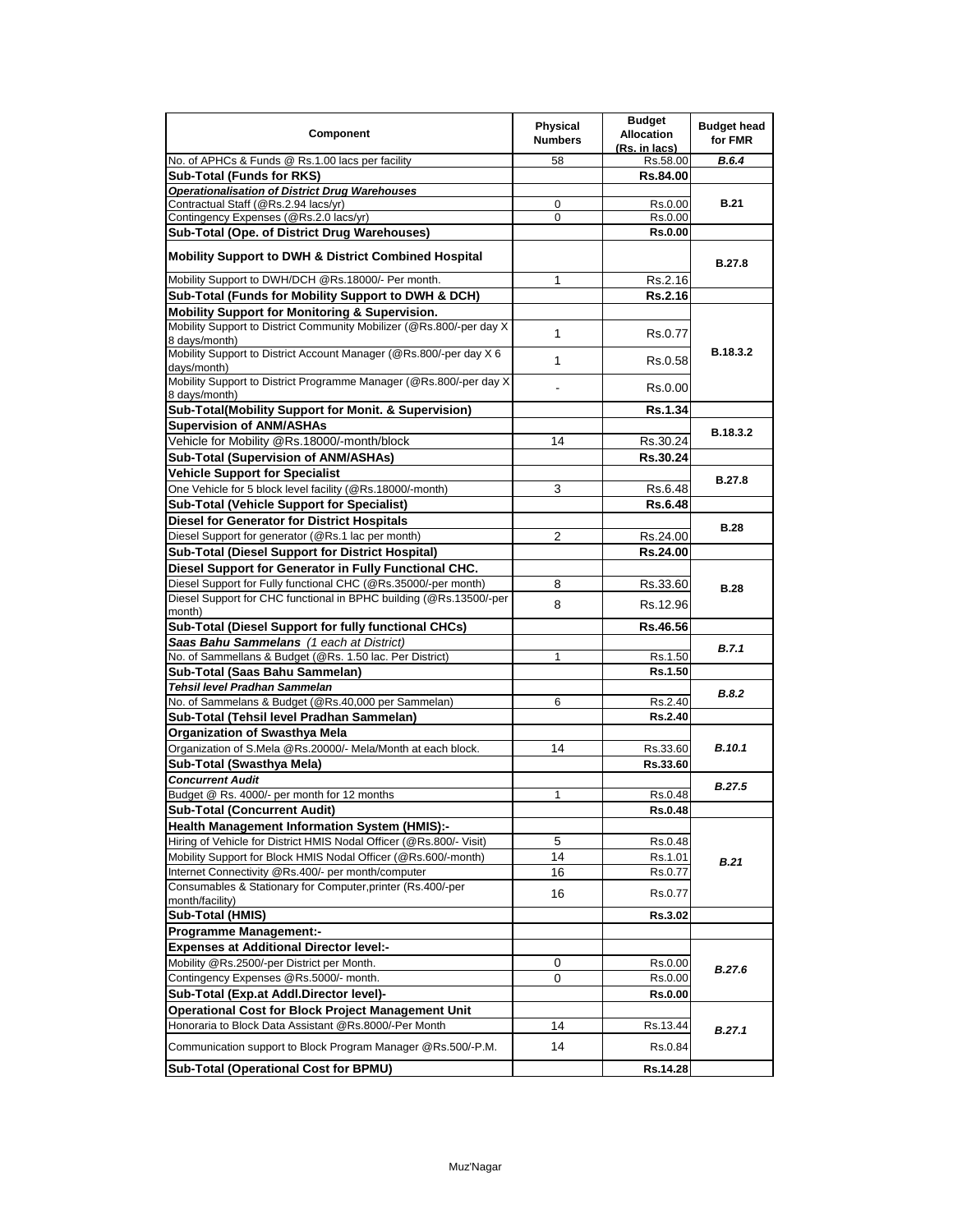| Component                                                                                       | <b>Physical</b><br><b>Numbers</b> | <b>Budget</b><br>Allocation<br>(Rs. in lacs) | <b>Budget head</b><br>for FMR |  |
|-------------------------------------------------------------------------------------------------|-----------------------------------|----------------------------------------------|-------------------------------|--|
| <b>Provision of Contractual Staff (AYUSH)</b>                                                   |                                   |                                              |                               |  |
| <b>Position</b>                                                                                 | No.                               | <b>Budget</b>                                |                               |  |
| ISM Lady Doctors (@ Rs.24,000/- per month)                                                      | 16                                | Rs.100.56                                    | B.14.4                        |  |
| AYUSH Doctors (@ Rs.24,000/- per month)                                                         | 31                                |                                              |                               |  |
| AYUSH Pharmacists (@ Rs.9,000/- per month)                                                      | 17                                | Rs.12.96                                     | B.14.1                        |  |
| Sub-Total (Contractual Staff - AYUSH)                                                           |                                   | Rs.113.52                                    |                               |  |
| Integrated Skill Refresher Training for ANM & LHV.                                              |                                   |                                              |                               |  |
| Total Work load for the year                                                                    | 128                               |                                              | B.16.3.1                      |  |
| Total no. of Proposed Batches & Budget @Rs.165950/- per batch.                                  | 8                                 | Rs. 13.28                                    |                               |  |
| Sub-Total (Integrated skill training for ANM/LHV)                                               |                                   | Rs.13.28                                     |                               |  |
| Infrastructure & Manpower for UIP                                                               |                                   |                                              |                               |  |
| Mobile Workshop at Regional Depot @Rs.4 Lac.                                                    | 0                                 | Rs.0.00                                      |                               |  |
| Renovation & Electrification of WIC/WIF                                                         | 0                                 | Rs.0.00                                      |                               |  |
| Expansion of Cold Chain Store at Regional/Divisional Depo                                       | 0                                 | Rs.0.00                                      | B.26.5                        |  |
| Expansion of Cold Chain Workshop @Rs.50000/-year/District.                                      |                                   | Rs.0.50                                      |                               |  |
| Mobility Support to Block (1 Vehicle @Rs.800/-per block for 6 days in<br>a month for 12 months) | 14                                | Rs.8.06                                      |                               |  |
| IVRS System for Tracking of Beneficiaries.                                                      | 0                                 | Rs.0.00                                      | B.18.3.2                      |  |
| Sub - Total (Infrasturcture & Manpower for UIP)                                                 |                                   | Rs.8.56                                      |                               |  |
|                                                                                                 |                                   |                                              |                               |  |
| Total for Mission Flexipool (Part B)                                                            |                                   | Rs.741.89                                    |                               |  |

**Budget** 

 $\overline{\phantom{a}}$ 

| <b>Component</b>                                                                                                                                                                                                                                                                   | Physical<br><b>Numbers</b>     | mander<br><b>Allocation</b><br>(Rs. in lacs) |
|------------------------------------------------------------------------------------------------------------------------------------------------------------------------------------------------------------------------------------------------------------------------------------|--------------------------------|----------------------------------------------|
| Routine Immunization (Part C)                                                                                                                                                                                                                                                      |                                |                                              |
| Total Number of Immunization Sessions to be organized in the District                                                                                                                                                                                                              | 29856<br>Sessions/Year         |                                              |
| Mobility support for supervision: Supervisory visits by district level<br>officers for monitoring and supervision of RI @ Rs 50000 /District for<br>district level officers (this includes POL and maintenance) per year                                                           | 1                              | Rs.0.50                                      |
| Alternate Vaccine delivery @ Rs 50/- sessionx 3 months (April-June)<br>+2 Vehicles /Blocks for 8 days /month for 9 months (July-March 10)                                                                                                                                          | 29856<br>Sessions/Year         | Rs.14.93                                     |
| Focus on Urban slum & underserved areasHiring an ANM @<br>Rs.300/session for four sessions/month/slum of 10000 population and<br>Rs.200/- per month as contingency per slum of i.e. total expense of<br>Rs. 1400/- per month per slum of 10000 population                          | 0 Sessions/Year                | Rs.0.00                                      |
| Mobilization of children by ASHA /RI Mobilizer @ Rs 150/- per session                                                                                                                                                                                                              | 29856<br>Sessions/Year         | Rs.44.78                                     |
| Support for Computer Assistant for RI reporting (with annual<br>increment of 10% wef from 2010-11Districts @ Rs 8000-10,000 p.m                                                                                                                                                    | 1                              | Rs.1.06                                      |
| Printing and dissemination of tally sheets, monitoring forms, etc. @<br>Rs 1 /beneficiary                                                                                                                                                                                          | 140765<br><b>Benefiaceries</b> | Rs.1.41                                      |
| Quarterly Review & feedback meeting exclusive for RI at district level<br>with one Block MOIC, ICDS CDPO and other stakeholders<br>stakeholders @ Rs 100/- per participant for meeting expenses (lunch,<br>organizational expenses)                                                | 42                             | Rs.0.17                                      |
| Quarterly Review Meetings at Block level Quarterly Review &<br>feedback meeting for exclusive for RI at Block level @Rs 50/-ppas<br>honorarium for ASHA (travel) and Rs 25 /-person at the disposal of<br>MOIC for meeting expenses(refreshments, stationary and Misc<br>expences) | 2991                           | Rs.4.00                                      |
| District level orientation training for 2 days of ANM, Multipurpose<br>Health worker @ Rs67300/batch with 20 participants in each batch                                                                                                                                            | 4 Batch                        | Rs.2.69                                      |
| One day cold chain handelers training for block level cold chain<br>handlers @ Rs. 26,000 per batch and Rs 3000 for Observer<br>nominated by State                                                                                                                                 | 1Batch                         | Rs.0.29                                      |
| One day Training of block level data handlers by DIO and District<br>Cold chain Officer to train about the reporting formats of Immunization<br>and NRHM Rs 300/Participant/Block                                                                                                  | 13                             | Rs.0.04                                      |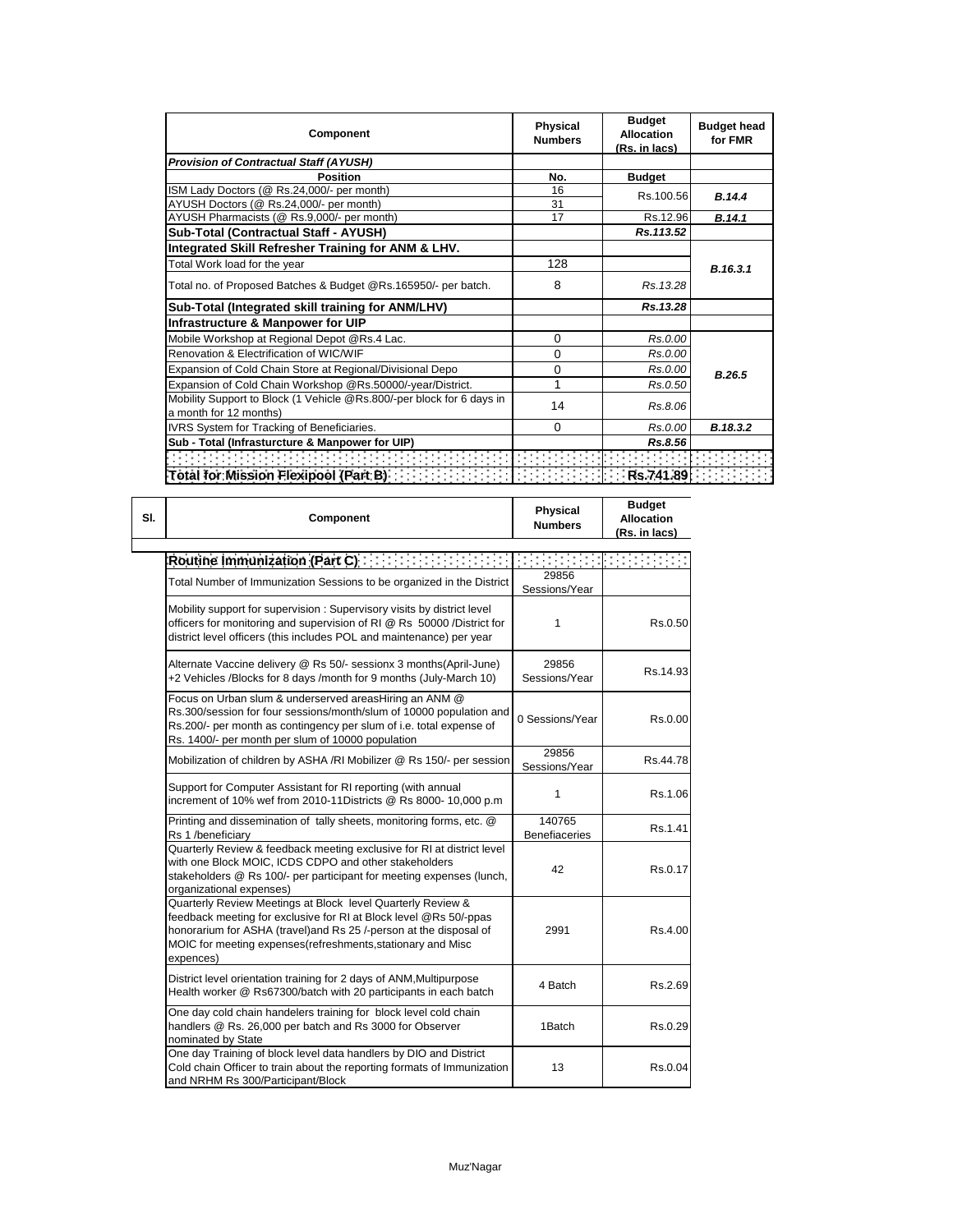| Component                                                                                                                                                           | <b>Physical</b><br><b>Numbers</b> | <b>Budget</b><br><b>Allocation</b><br>(Rs. in lacs) | <b>Budget head</b><br>for FMR |
|---------------------------------------------------------------------------------------------------------------------------------------------------------------------|-----------------------------------|-----------------------------------------------------|-------------------------------|
| Microplanning at SC levelRs 100/- per subcentre (meeting at block<br>level. logistic)                                                                               | 423                               | Rs.0.42                                             |                               |
| Microplanning at Block & District levelFor consolidation of microplan<br>at PHC/CHC level @ Rs 1000/- block & at district level @ Rs 2000/-<br>per district         | 1District & 14<br><b>Block</b>    | Rs.0.16                                             |                               |
| Consumables for computer including provision for internet access for<br>RIMSRs 400/- Month / Districts                                                              | 1                                 | Rs.0.05                                             |                               |
| Red/Black Plastic bags etc, 2 bags per session @ Rs. 2/Bag                                                                                                          | 29856<br>Sessions/Year            | Rs.1.44                                             |                               |
| Purchase of Bleach/Hypochlorite solution Rs. 500/vaccine storage<br>point/year X 1000 vaccine storage points                                                        | 17 Vaccine<br>storage points      | Rs.0.09                                             |                               |
| Purchase of Twin bucket Rs 400 per PHC/CHC per year                                                                                                                 | 17 Vaccine<br>storage points      | Rs.0.07                                             |                               |
| Funds for purchase of small polythene zipper bags to keep vaccines<br>in the vaccine carriers Rs. 0.5/polythene bag X total number of<br>sessions/year +10% wastage | 29856<br>Sessions/Year            | Rs.0.18                                             |                               |
| Funds for preparing disposal pit for disposal of sharp immunization<br>waste. Rs. 3500/pit X 500 vaccine storage points                                             | 8                                 | Rs.0.30                                             |                               |
| <b>RI</b> subtotal                                                                                                                                                  |                                   | Rs.72.58                                            |                               |
| <b>Cold Chain maintenance</b>                                                                                                                                       |                                   |                                                     |                               |
| Cold chain maintenance@Rs 500/Block & Rs 10,000/District/Year                                                                                                       | 1District & 14<br><b>Block</b>    | Rs.0.28                                             |                               |
| POL for vaccine delivery from State to District and from district to<br>PHC/CHCs@ Rs. 100000/- district/Year)                                                       | 1District                         | Rs.1.00                                             |                               |
| <b>Subtotal Cold Chain</b>                                                                                                                                          |                                   | Rs.1.28                                             |                               |
| Sub Total (Part C)                                                                                                                                                  |                                   | Rs.73.86                                            |                               |

|                         | Part D - National Program                        |                                   |                                                     |                               |
|-------------------------|--------------------------------------------------|-----------------------------------|-----------------------------------------------------|-------------------------------|
| 1. NPCB                 |                                                  |                                   |                                                     |                               |
| SI.                     | Component                                        | <b>Physical</b><br><b>Numbers</b> | <b>Budget</b><br><b>Allocation</b><br>(Rs. in lacs) | <b>Budget Head</b><br>for FMR |
| 1.1                     | Govt Sector 30% of Tot. Trgt @531/cat.oprt.(IOL) | 4301                              | 2283831                                             |                               |
| 1.2                     | NGO Sector 20% of Tot Trgt @ 656/Cat. Oprt.(IOL) | 2868                              | 1881408                                             |                               |
| 1.3                     | Pvt. Sector 50% of Tot trgt.                     | 7169                              | $\Omega$                                            |                               |
|                         | <b>Sub Total</b>                                 | 14338                             | 4165239                                             |                               |
| $\mathbf{2}$            | SES (Free Spec. to Children) @ of 100/-Spec      | 1493                              | $\Omega$                                            |                               |
| 3                       | Vision Centre @ 50,000/Centre Equipment          |                                   |                                                     |                               |
| $\overline{\mathbf{4}}$ | Operations other than Cataract                   | 237                               | 237000                                              |                               |
| 5                       | Eye Collection @ 500/Cornea.                     | $\Omega$                          | 0                                                   |                               |
|                         | Total allocated for the District in Rs.          | 16068                             | 4402239                                             |                               |
|                         | 2. RNTCP(WB)                                     |                                   |                                                     |                               |
| SI.                     | Component                                        | Physical<br><b>Numbers</b>        | <b>Budget</b><br><b>Allocation</b><br>(Rs. in lacs) | <b>Budget Head</b><br>for FMR |
|                         | <b>1 CIVIL WORKS</b>                             |                                   | 113900                                              |                               |
|                         | <b>2 LABORATORY MATERIALS</b>                    |                                   | 576000                                              |                               |
|                         | 3 HONERARIUM                                     |                                   | 836195                                              |                               |
|                         | 4 IEC/PUBLICITY                                  |                                   | 220200                                              |                               |
|                         | <b>5 EQUIPMENT MAINTENANCE</b><br>6 TRAINING     |                                   | 133200                                              |                               |
|                         | 7 POL & VEHICLE MAINTENANCE                      |                                   | 316865<br>160000                                    |                               |
|                         | <b>8 VEHICLE HIRING CHARGES</b>                  |                                   | 364500                                              |                               |
|                         | 9 NGO/PP SUPPORT                                 |                                   | 120000                                              |                               |
|                         | 10 MISCELLANEOUS EXPENSES                        |                                   | 443190                                              |                               |
|                         | 11 CONTRACTUAL SERVICES                          |                                   | 5718000                                             |                               |
|                         | 12 PRINTING                                      |                                   | 221400                                              |                               |
|                         | 13 RESEARCH & STUDIES                            |                                   |                                                     |                               |
|                         | <b>14 MEDICAL COLLEGES</b>                       |                                   | 5000                                                |                               |
|                         | <b>15 PROCUREMENT OF VEHICLES</b>                |                                   | 0                                                   |                               |
|                         | <b>16 PROCUREMENT OF EQUIPMENT</b>               |                                   |                                                     |                               |
|                         | Sub-TOTAL                                        |                                   | 9228450                                             |                               |
|                         |                                                  | 9228450                           |                                                     |                               |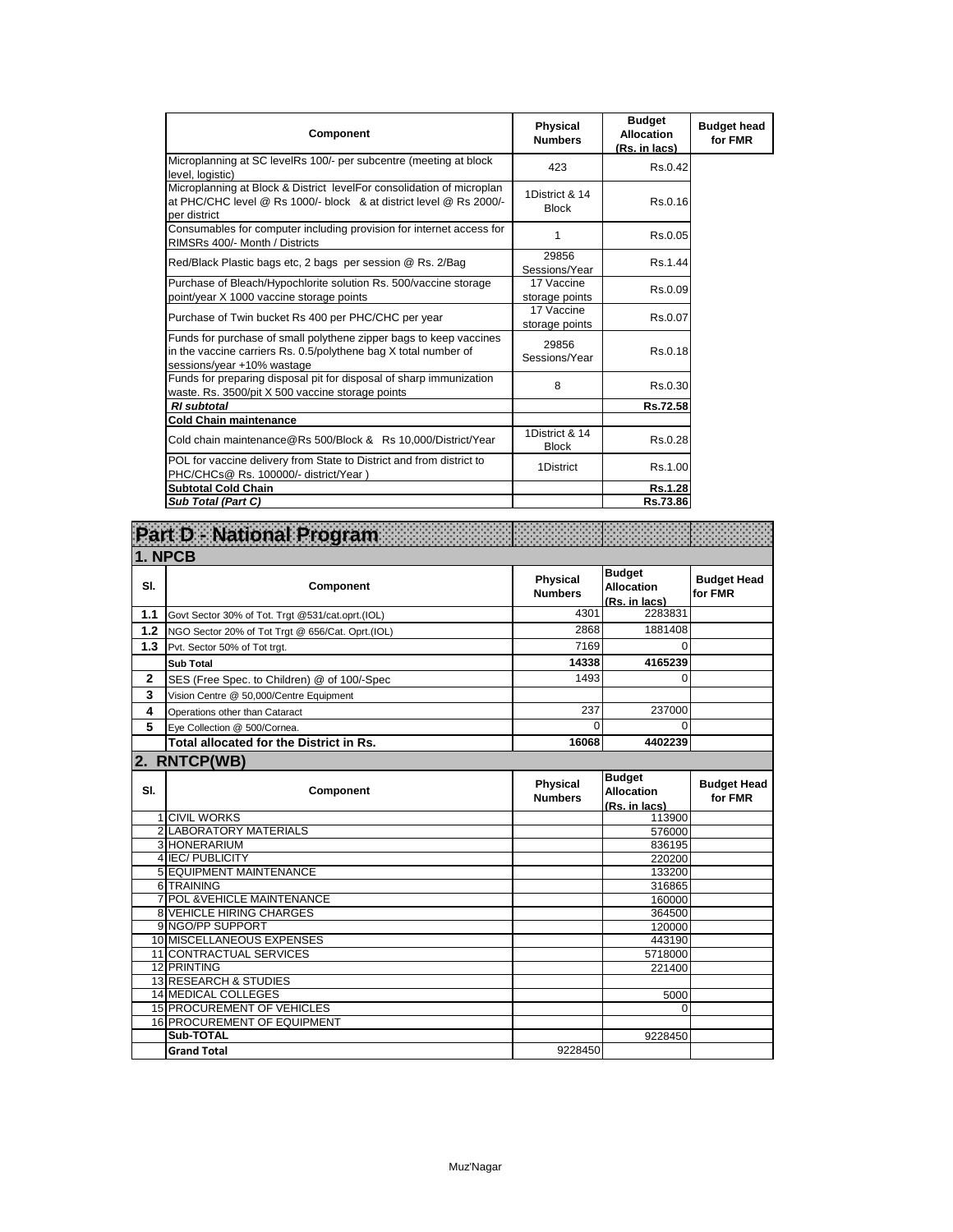|                | Component                                                                                    | <b>Physical</b><br><b>Numbers</b> | <b>Budget</b><br><b>Allocation</b><br>(Rs. in lacs) | <b>Budget head</b><br>for FMR |
|----------------|----------------------------------------------------------------------------------------------|-----------------------------------|-----------------------------------------------------|-------------------------------|
| 3. NLEP        |                                                                                              |                                   |                                                     |                               |
|                | <b>Activities</b>                                                                            | Physical<br><b>Targets</b>        | <b>Financial</b>                                    |                               |
|                |                                                                                              |                                   | <b>Allocation</b>                                   |                               |
|                | 1 Contractual Services- Driver                                                               |                                   |                                                     |                               |
|                | Remuneration @ Rs. 7,000/= P.M.                                                              | 0                                 | 0                                                   |                               |
|                | Sub total                                                                                    |                                   | 0                                                   |                               |
| $\overline{2}$ | <b>Office Maintenance</b>                                                                    |                                   |                                                     |                               |
|                | Telephone/Fax/Internet @ Rs. 15,000/= P.A.                                                   |                                   | 15000                                               |                               |
|                | Office Operation & Maintenance @ Rs. 18,000/= P.A.                                           |                                   | 18000                                               |                               |
|                | Consum-ables Stationery @ Rs. 24,000 P.A.                                                    |                                   | 24000                                               |                               |
|                | Maintenance of Office Equipment & Furniture etc.                                             |                                   | 15000                                               |                               |
|                | Sub total                                                                                    |                                   | 72000                                               |                               |
|                | 3 Mobility-                                                                                  |                                   |                                                     |                               |
|                | Vehicle operation / hiring of 1 Vehicle @ Rs 75000 P.A.                                      |                                   | 75000                                               |                               |
|                | Sub total                                                                                    |                                   | 75000                                               |                               |
|                | 4 Training                                                                                   |                                   |                                                     |                               |
|                | 4 Days' Training of newly recruited Medical Officers @ Rs 28,000 per<br>batch of 30 trainees | 15                                | 14000                                               |                               |
|                | 3 Days' Training of newly recruited Health Workers @ Rs 24,000 per<br>batch of 30 trainees   | $\mathbf 0$                       | 0                                                   |                               |
|                | 2 Days' Refresher Training of Medical Officers @ Rs 16,000 per<br>batch of 30 trainees       | 30                                |                                                     |                               |
|                | 2 Days' Refresher Training of Health Workers @ Rs 16,000 per<br>batch of 30 trainees         | 90                                | 64000                                               |                               |
|                | Sub total                                                                                    |                                   | 78000                                               |                               |
|                | 5 Procurement                                                                                |                                   |                                                     |                               |
|                | Supportive medicines and other items for patients @ Rs39 per patient                         |                                   |                                                     |                               |
|                | under treatment                                                                              |                                   | 9100                                                |                               |
|                | Splints, Crutches, Items for Deformity Patients Rs. 15/= per patient                         |                                   |                                                     |                               |
|                | under treatment                                                                              |                                   | 4000                                                |                               |
|                | Patient Welfare Rs. 26/= per patient under treatment                                         |                                   | 6000                                                |                               |
|                | Printing of forms @ Rs. 39/= per patient under treatment                                     |                                   | 9100                                                |                               |
|                | Sub total                                                                                    |                                   | 28200                                               |                               |
|                | 6 IEC Activities                                                                             |                                   |                                                     |                               |
|                | Rallies @ Rs. 5,000/= each                                                                   |                                   | 10000                                               |                               |
|                | School Quiz @ Rs. 1000/= each                                                                |                                   | 10000                                               |                               |
|                | IPC workshops of ASHA @ Rs. 5000/= each                                                      |                                   | 10000                                               |                               |
|                | Health Mela in local festivals, Melas etc. @ Rs. 5,000/= each                                |                                   | 5000                                                |                               |
|                | Sub total                                                                                    |                                   | 35000                                               |                               |
| 7              | <b>Urban Leprosy Project</b>                                                                 |                                   |                                                     |                               |
|                | <b>Supportive Medicines</b>                                                                  |                                   | 9000                                                |                               |
|                | Monitoring & Supervision                                                                     |                                   | 6000                                                |                               |
|                | MDT delivery & follow-up services                                                            |                                   | 11300                                               |                               |
|                | Sub total                                                                                    |                                   | 26300                                               |                               |
|                | 8 Incentive to Ashas                                                                         |                                   | 16000                                               |                               |
|                | 9 Review Meetings                                                                            |                                   | 18000                                               |                               |
|                | 10 Disability Prevention & Medical Rehabilitation                                            |                                   |                                                     |                               |
|                | Screening Camp for selection of RCS patients                                                 |                                   | 0                                                   |                               |
|                | Screening Camp - miscellaneous expenses                                                      |                                   | 0                                                   |                               |
|                | Screening Camp- Self Care Kits & patient Welfare items                                       |                                   | 0                                                   |                               |
|                | Sub total                                                                                    |                                   | 0                                                   |                               |
|                | 11 Cash Assistance                                                                           |                                   |                                                     |                               |
|                | Cash assistance- POL for Vehicle                                                             |                                   | 10000                                               |                               |
|                | Cash assistance- TA DA for Leprosy Staff                                                     |                                   | 30000                                               |                               |
|                | Sub total                                                                                    |                                   | 40000                                               |                               |
|                | <b>Grand Total</b>                                                                           |                                   | 388500                                              |                               |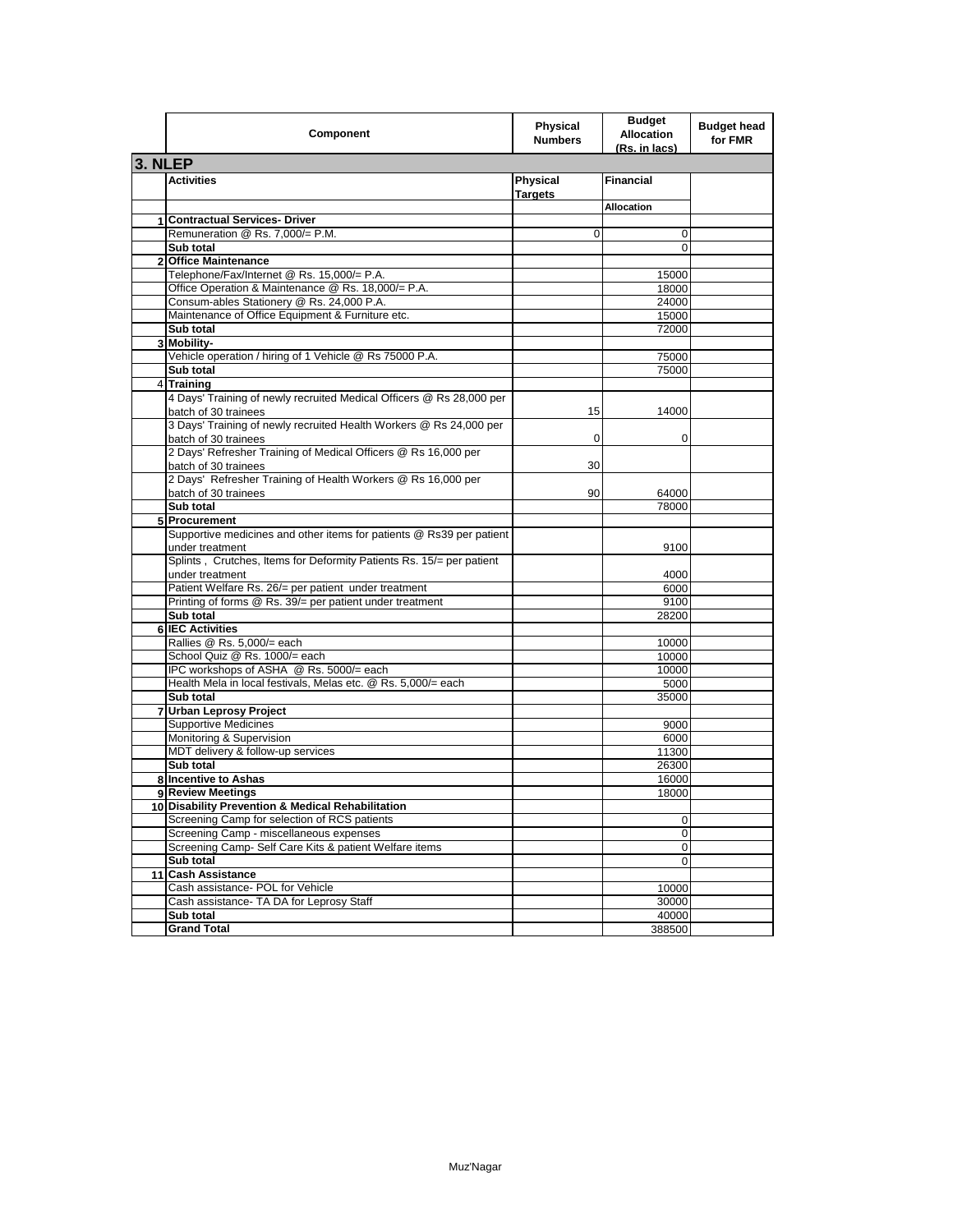|            | Component                                                                              | Physical<br><b>Numbers</b> | <b>Budget</b><br><b>Allocation</b><br>(Rs. in lacs) | <b>Budget head</b><br>for FMR |
|------------|----------------------------------------------------------------------------------------|----------------------------|-----------------------------------------------------|-------------------------------|
|            | <b>4. NVBDCP</b>                                                                       |                            |                                                     |                               |
| S1.<br>No. | <b>Activity Proposed</b>                                                               | Physical<br><b>Numbers</b> | <b>Budget</b><br><b>Allocation</b> (Rs.<br>In lacs) | <b>Budget</b> head<br>for FMR |
|            | 1 DBS (Domestic Budgetary Support)                                                     |                            |                                                     |                               |
|            | 1.1 Malaria                                                                            |                            |                                                     |                               |
|            | Incentive to ASHA                                                                      |                            |                                                     |                               |
|            | Training                                                                               |                            |                                                     |                               |
|            | Monitoring & Supervision                                                               |                            | 45000                                               |                               |
|            | BCC/IEC Anti Malaria Month                                                             |                            | 40000                                               |                               |
|            | Malaria: Total                                                                         |                            | 85000                                               |                               |
|            | 1.2 Elimination of Lymphatic Filarisis                                                 |                            |                                                     |                               |
|            | Training of MO's                                                                       |                            |                                                     |                               |
|            | Training of Paramedical / Supervisor                                                   |                            |                                                     |                               |
|            | Night Survey                                                                           |                            |                                                     |                               |
|            | POL/Mobility                                                                           |                            |                                                     |                               |
|            | Training of drug Disrtibuters                                                          |                            |                                                     |                               |
|            | Honorarium of drug distributers                                                        |                            |                                                     |                               |
|            | Honorrium of Supervisors                                                               |                            |                                                     |                               |
|            | Morbity Management                                                                     |                            |                                                     |                               |
|            | Inter Sectoral Conver. & social mobilization in Ly. Filariasis from<br>malaria BCC/IEC |                            |                                                     |                               |
|            | Filaria: Total                                                                         |                            | 0                                                   |                               |
|            | 1.3 Dengue/ Chikungunya                                                                |                            |                                                     |                               |
|            | Apex Referral Lab                                                                      |                            |                                                     |                               |
|            | sentinel surveillance Hospital                                                         |                            |                                                     |                               |
|            | Epidemic Preparedness & rapid response                                                 |                            | 2.00                                                |                               |
|            | Training Workshop                                                                      |                            |                                                     |                               |
|            | Dengue/ Chikungunya from malaria BCC/IEC                                               |                            | 0.64                                                |                               |
|            | Dengue/ Chikungunya: Total                                                             |                            | 2.64                                                |                               |
|            | $1.4$ AES/JE                                                                           |                            |                                                     |                               |
|            | Strengthing of Surveillance Treatment facilities                                       |                            | 30000                                               |                               |
|            | Strengthing of Surveillance diagnosis JE lab facilities                                |                            | 0                                                   |                               |
|            | Capacity building / Traiging                                                           |                            | 0                                                   |                               |
|            | monitoring and Supervision                                                             |                            | 15000                                               |                               |
|            | Communi. Awareness in JE/AES from Malaria BCC/IEC                                      |                            |                                                     |                               |
|            | AES/JE: Total                                                                          |                            | 45000                                               |                               |
|            | 2 Kala-azar                                                                            |                            |                                                     |                               |
|            | Kalazar Survey                                                                         |                            |                                                     |                               |
|            | Kalazar Fortnight Campain                                                              |                            |                                                     |                               |
|            | IEC/BCC                                                                                |                            |                                                     |                               |
|            | Labour Charges                                                                         |                            |                                                     |                               |
|            | Total Kala-azar                                                                        |                            | 0                                                   |                               |